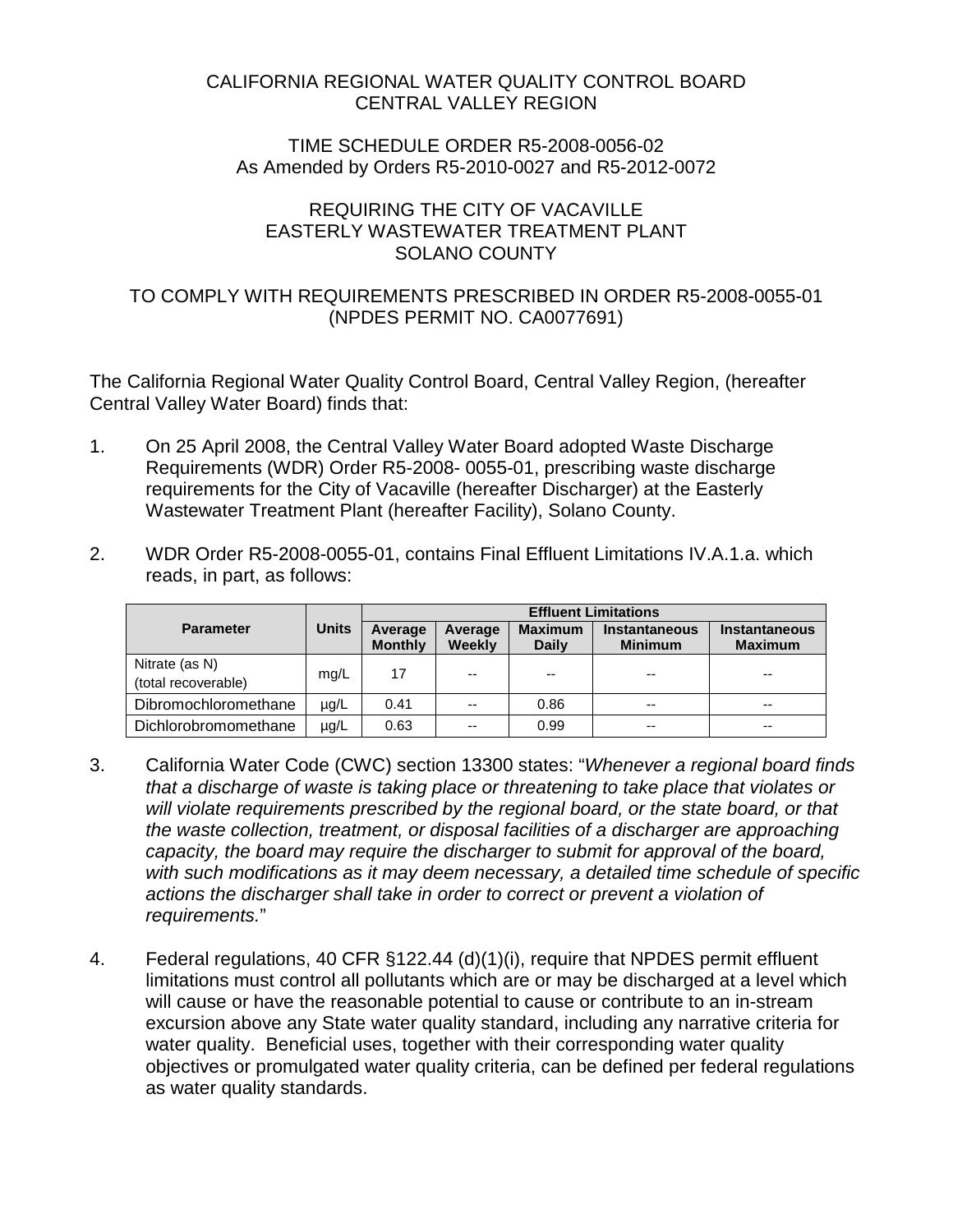- 5. In accordance with CWC section 13385(j)(3), the Central Valley Water Board finds that, based upon results of effluent monitoring, the Discharger is not able to consistently comply with the new effluent limitations for nitrate, dibromochloromethane and dichlorobromomethane. These limitations are new requirements that become applicable to the Order after the effective date of adoption of the waste discharge requirements, and after July 1, 2000, for which new or modified control measures are necessary in order to comply with the limitations, and the new or modified control measures cannot be designed, installed, and put into operation within 30 calendar days.
- 6. Immediate compliance with these new effluent limitations for nitrate, dibromochloromethane, and dichlorobromomethane are not possible or practicable. The Clean Water Act and the California Water Code authorize time schedules for achieving compliance.
- 7. On 15 February 2007 and on 12 November 2009, the Discharger submitted justification for a compliance schedule for nitrate, and dibromochloromethane and dichlorobromomethane, respectively, which included: (a) documentation that diligent efforts have been made to quantify pollutant levels in the discharge and the sources of the pollutant in the waste stream; (b) documentation of source control measures and/or pollution minimization measures efforts currently underway or completed; (c) a proposal for additional or future source control measures, pollutant minimization actions, or waste treatment (i.e., facility upgrades) with projected time schedules to achieve compliance with final effluent limitations; and (d) a demonstration that the proposed schedule is as short as practicable. Therefore, this Order provides a time schedule for the Discharger to develop, submit, and implement methods of compliance, including utilizing pollution prevention activities, conducting site specific studies to develop site specific water quality objectives, conducting Use Attainability Analysis to determine if the MUN designation is appropriate in New Alamo Creek, or constructing necessary treatment facilities to meet the new effluent limitations or require modification of the effluent limitations for nitrate, dibromochloromethane and dichlorobromomethane.
- 8. WDR Order R5-2008-0055-01 also contains, in part, the following interim limits that are in effect through the 17 May 2010.

| <b>Parameter</b>     |           | <b>Effluent Limitations</b> |                   |                                |                                        |                                        |
|----------------------|-----------|-----------------------------|-------------------|--------------------------------|----------------------------------------|----------------------------------------|
|                      | Units     | Average<br><b>Monthly</b>   | Average<br>Weekly | <b>Maximum</b><br><b>Daily</b> | <b>Instantaneous</b><br><b>Minimum</b> | <b>Instantaneous</b><br><b>Maximum</b> |
| Dibromochloromethane | $\mu$ g/L | $-$                         | $-$               | 14                             | $-$                                    | $\sim$ $\sim$                          |
| Dichlorobromomethane | $\mu$ g/L | $-$                         | $-$               | 43                             | $- -$                                  | $- -$                                  |

# **Interim Effluent Limitations (CTR)**

9. Since the adoption of WDR Order R5-2008-0055-01 and TSO R5-2008-0056-01, the Discharger has performed monitoring studies to confirm that compliance with the final effluent limitations for dibromochloromethane and dichlorobromomethane in WDR Order R5-2008-0055-01 cannot be attained with current facilities. The Discharger conducted a use attainability analysis (UAA) for the downstream receiving waters.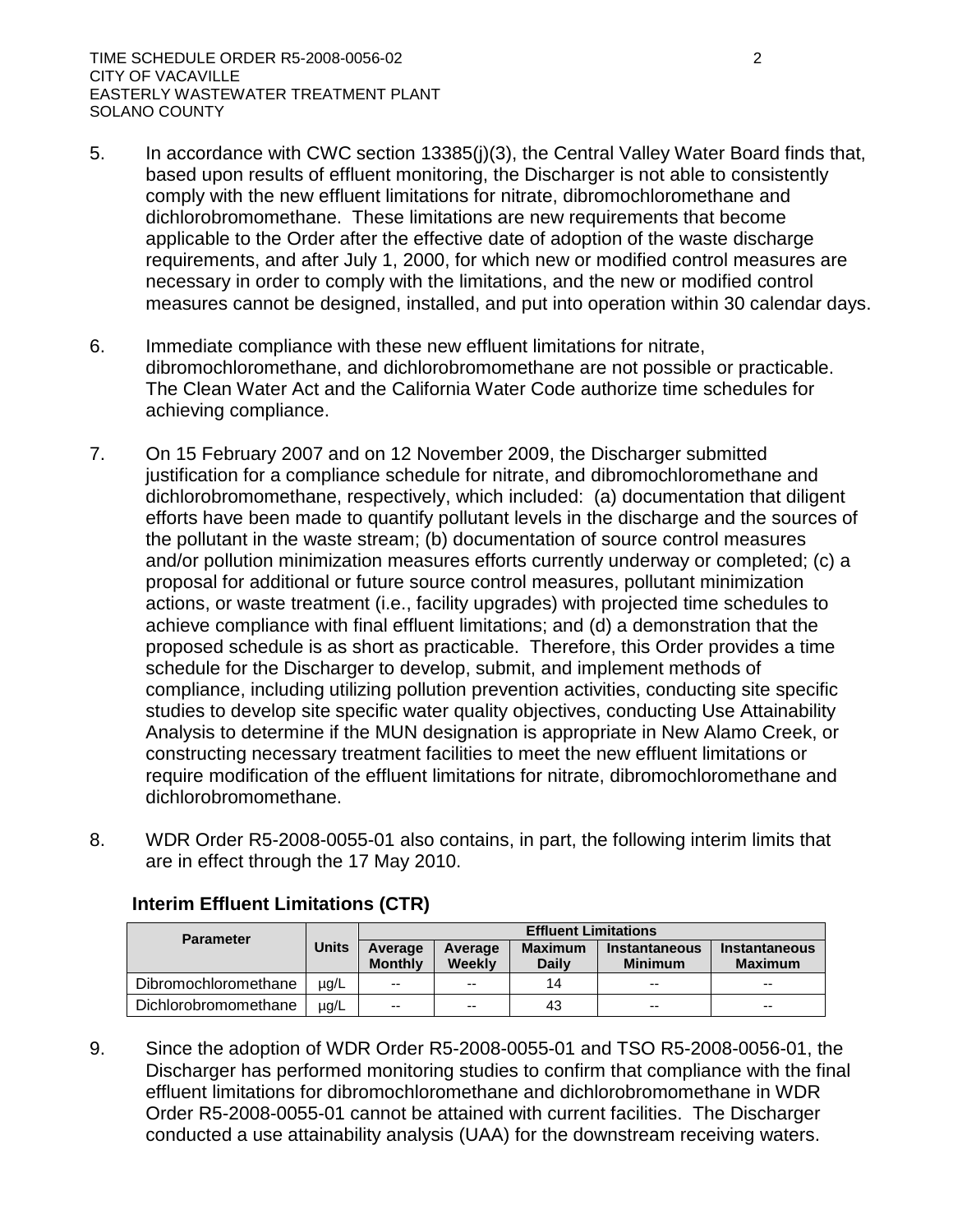Based on the results of the UAA, the Discharger has chosen to pursue a Basin Plan amendment to establish site-specific water quality objectives applicable to the downstream receiving waters (i.e., New Alamo Creek and Ulatis Creek). The proposed site-specific objectives are currently being drafted by Central Valley Water Board staff as an amendment to the Basin Plan. The adoption of the site-specific objects, as proposed, would result in the removal of the effluent limitations for dibromochloromethane and dichlorobromomethane in WDR Order R5-2008-0055-01. Therefore, in the interim, the Discharger requests additional time to complete the Basin Plan amendment process, or complete upgrades to the Facility, as necessary.

10. On 22 October 2008, as required in Order R5-2008-0055-01, the Discharger submitted a work plan and schedule for completion of an electrical conductivity (EC) and pH study to evaluate site-specific water quality objectives to protect the agricultural beneficial uses of the receiving water. However, since the adoption of WDR Order R5-2008-0055-01, several developments pertaining to salinity have occurred regarding approaches to determining applicable salinity standards in Central Valley receiving waters. The developments include the CV-SALTS efforts initiated by the Central Valley Water Board, and the State Water Resources Control Board's reevaluation of salinity standards in the South Delta as described in the report by Dr. Hoffman, "Salt Tolerance of Crops in the Southern Sacramento-San Joaquin Delta." The Discharger, in order to be consistent with the approaches that are being developed under these two efforts, has requested additional time to revise its work plan, if necessary, and to extend the due date for submittal of the final study report to April 2015.

### **Mandatory Minimum Penalties**

- 11. CWC section 13385(h) and (i) require the Central Valley Water Board to impose mandatory minimum penalties (MMPs) upon dischargers that violate certain effluent limitations. CWC section 13385(j) exempts certain violations from the mandatory minimum penalties. CWC section 13385(j)(3) exempts the discharge from mandatory minimum penalties "*where the waste discharge is in compliance with either a cease and desist order issued pursuant to Section 13301 or a time schedule order issued pursuant to Section 13300, if all the [specified] requirements are met……… For the purposes of this subdivision, the time schedule may not exceed five years in length…..*"
- 12. By statute, a Cease and Desist Order or Time Schedule Order may provide protection from MMPs for no more than five years. Compliance with this Order exempts the Discharger from mandatory penalties for violations of effluent limitations for nitrate, dibromochloromethane, and dichlorobromomethane, only, in accordance with CWC section 13385(j)(3). Protection from MMPs for the effluent limitations for nitrate begins on 25 April 2008 and may not extend beyond 25 April 2013. The Central Valley Water Board has not previously issued an Order to provide MMP protection from exceedance of dibromochloromethane and dichlorobromomethane for this facility. Therefore, compliance with this Order exempts the Discharger from mandatory penalties for violations of the final effluent limitations for dibromochloromethane and dichlorobromomethane in accordance with CWC section 13385(j)(3). Protection from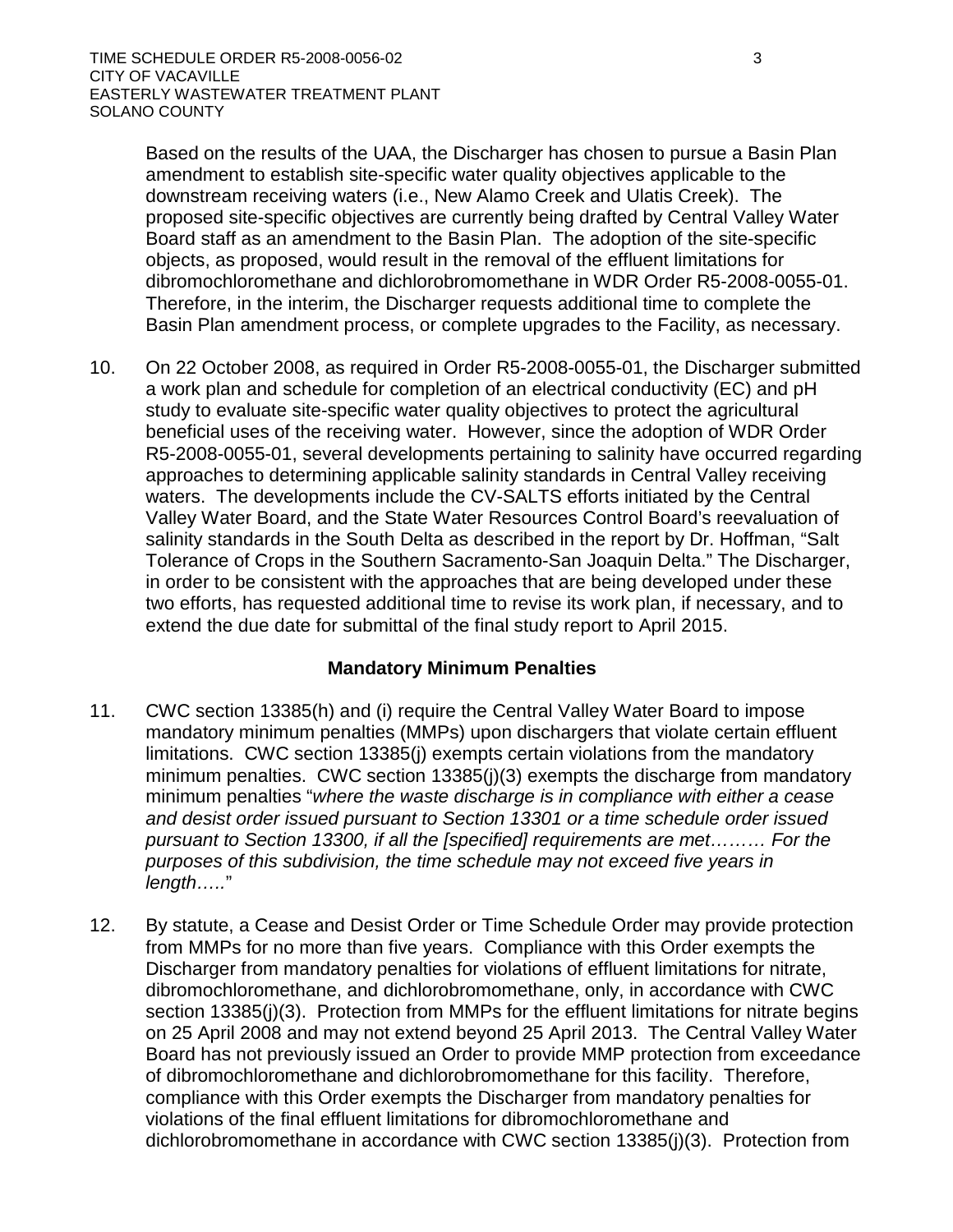MMPs begins on 18 March 2010 and may not extend beyond the compliance schedule listed in this Order (i.e., 1 March 2015).

13. Since the time schedules for completion of action necessary to bring the waste discharge into compliance exceeds 1 year, this Order includes interim requirements and dates for their achievement. The time schedules do not exceed 5 years.

The compliance time schedules in this Order include interim performance-based effluent limitations for nitrate, dibromochloromethane and dichlorobromomethane. The interim effluent limitations consist of a maximum daily effluent concentration derived using sample data provided by the Discharger. The interim limitations for dibromochloromethane, and dichlorobromomethane in WDR Order R5-2008-0055-01 are re-established in this Order and they are based on the current plant performance.

When there are ten sampling data points or more, sampling and laboratory variability is accounted for by establishing interim limits that are based on normally distributed data where 99.9% of the data points will lie within 3.3 standard deviations of the mean (*Basic Statistical Methods for Engineers and Scientists, Kennedy and Neville, Harper and Row*). Therefore, for nitrate, the interim limitations were originally established as the mean plus 3.3 standard deviations of the available data. However, during construction of the Facility upgrades to improve nitrification and denitrification, it was necessary to take some of the aeration basins out of service, which reduced the ability of the Facility to denitrify the wastewater. This has resulted in higher concentrations of nitrate. Due to the change in Facility operations, the nitrate data used to calculate the performance-based interim effluent limitations is no longer applicable. By letter dated 16 March 2012, the Discharger requested a change to the interim effluent limits for nitrate to represent the current Facility performance. Based on the changes to the Facility, the interim effluent limits have been modified.

14. The Central Valley Water Board finds that the Discharger can undertake treatment plant measures to maintain compliance with the interim limitations included in this Order. Interim limitations are established when compliance with the final effluent limitations cannot be achieved by the existing discharge. Discharge of constituents in concentrations in excess of the final effluent limitations, but in compliance with the interim effluent limitations, can significantly degrade water quality and adversely affect the beneficial uses of the receiving stream on a long-term basis. The interim limitations, however, establish an enforceable ceiling concentration until compliance with the effluent limitation can be achieved.

### **Other Regulatory Requirements**

15. On 25 April 2008, 18 March 2010, and 3 August 2012, in Sacramento, California, after due notice to the Discharger and all other affected persons, the Central Valley Water Board conducted public hearings at which evidence was received to consider a Time Schedule Order and amendments of the Time Schedule Order, respectively, under CWC section 13300 to establish a time schedule to achieve compliance with waste discharge requirements.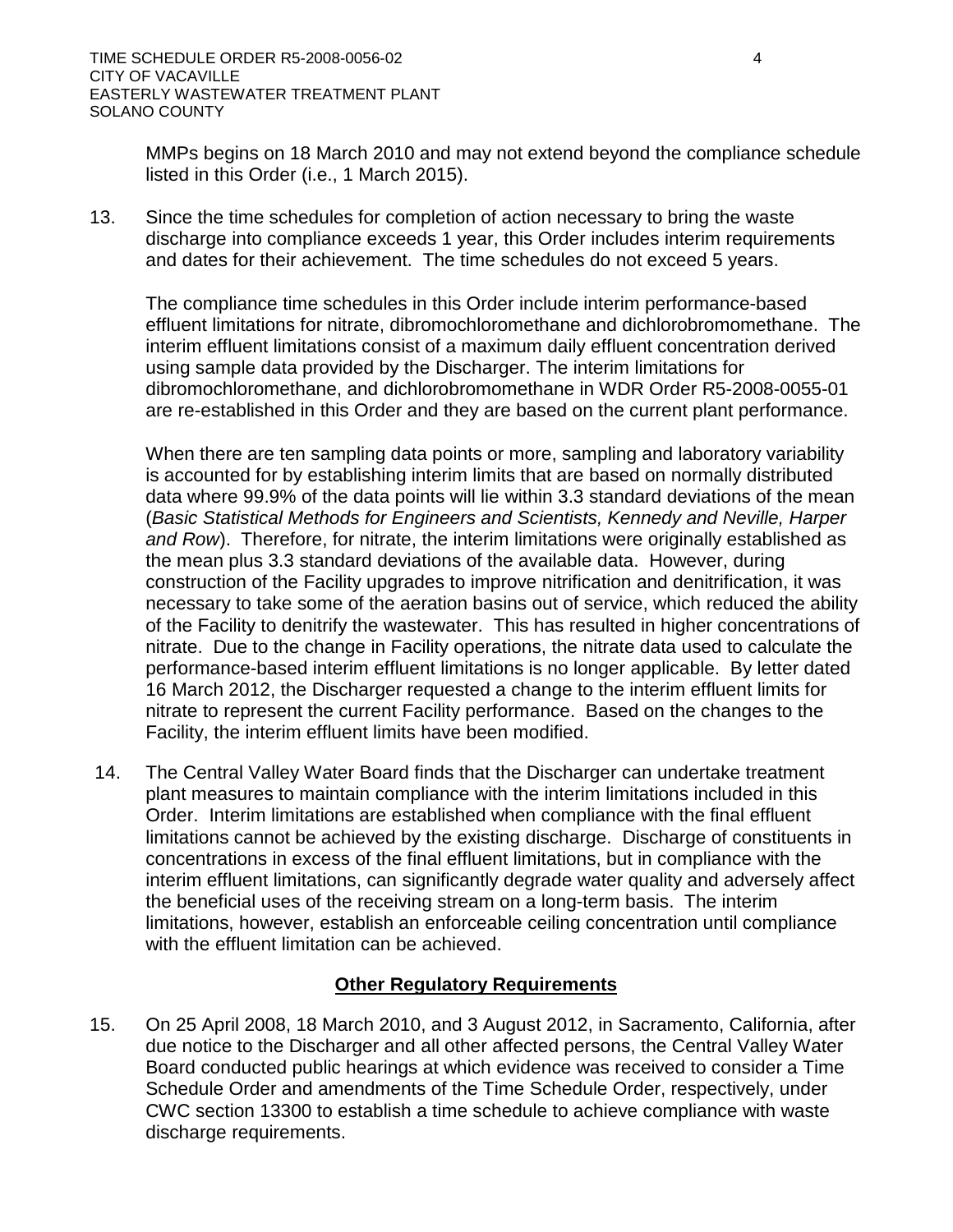- 16. The issuance of this Order is not a "project" as defined by the California Environmental Quality Act (Public Resources Code, Section 21000, *et seq*.) (CEQA), and does not have the potential to cause a significant adverse impact on the environment (Title 14 CCR section 15061(b)(3)). This Order enforces preexisting requirements to improve the quality of ongoing discharges that are part of the CEQA "baseline"; and includes interim effluent limitations to ensure that discharges do not increase above the CEQA baseline. Any measures to meet effluent limitations are the result of WDRs Order R5-2008-0055-01 and not this Order. Even assuming the issuance of this Order is a "project" within the meaning of CEQA, issuance of this Order is exempt from the provisions of in accordance with Water Code Section 13389, which exempts the adoption or modification of a NPDES Permit for an existing source. This Order only serves to implement a NPDES permit and is therefore exempt under Section 13389. The issuance of this Order is also exempt under Section 15321(a)(2), Title 14, California Code of Regulations (CCR).
- 17. Any person adversely affected by this action of the Central Valley Water Board may petition the State Water Resources Control Board to review this action. The petition must be received by the State Water Resources Control Board, Office of the Chief Counsel, P.O. Box 100, Sacramento, CA 95812-0100, within 30 days of the date on which this action was taken. Copies of the law and regulations applicable to filing petitions will be provided upon request.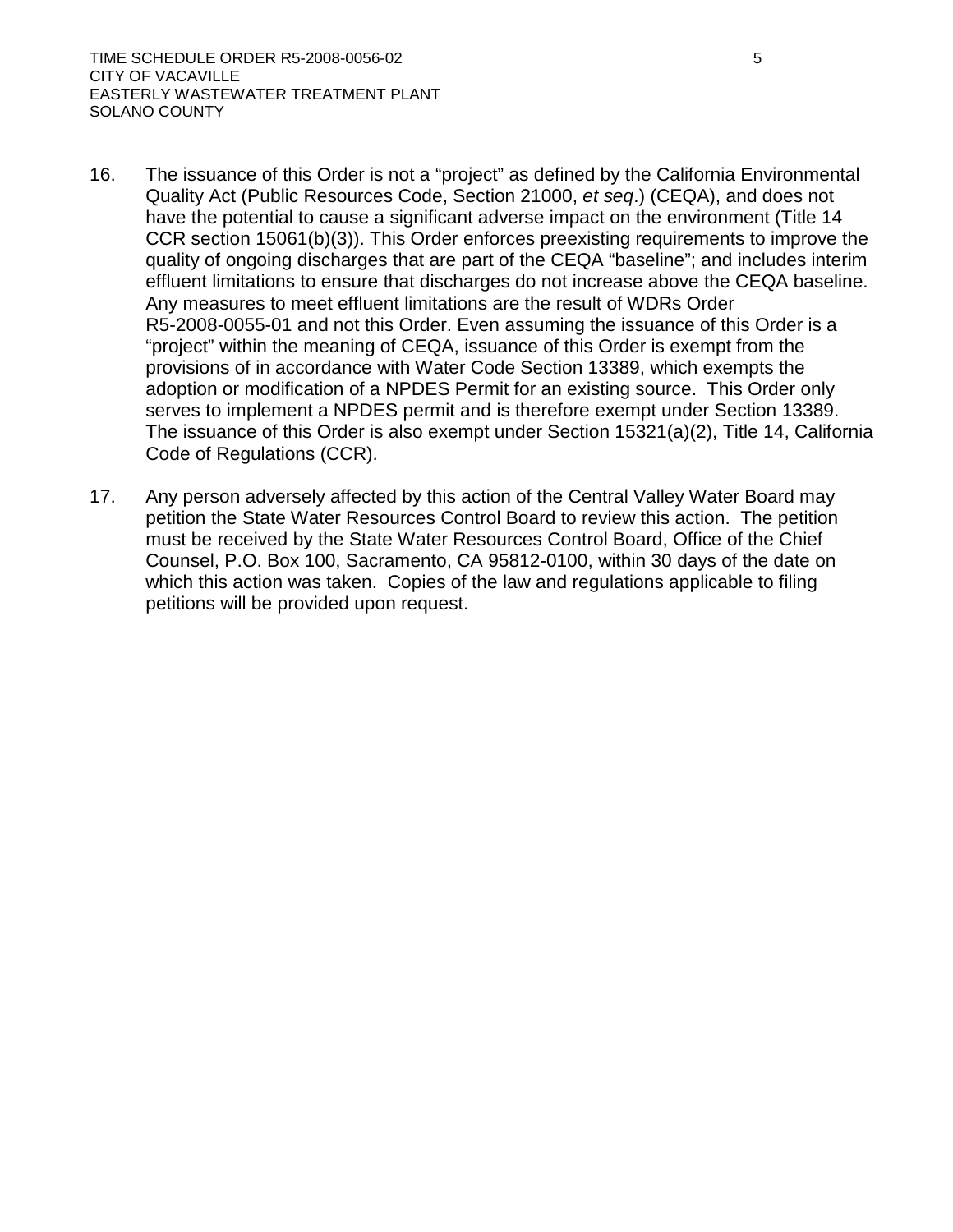### **IT IS HEREBY ORDERED THAT:**

1. The Discharger shall comply with the following time schedule to ensure compliance with the effluent limitations for nitrate, dibromochloromethane, and dichlorobromomethane, contained in WDR Order R5-2008-0055-01 as described in the above Findings:

| a.            | Task<br>Submit Method of Compliance Workplan/Schedule for nitrate                                                                         | Date Due<br>Within 6<br>months of<br>adoption of<br>this Order                        |
|---------------|-------------------------------------------------------------------------------------------------------------------------------------------|---------------------------------------------------------------------------------------|
|               | Submit Pollution Prevention plan (PPP) <sup>1</sup> pursuant to CWC section<br>13263.3 for nitrate                                        | Within 6<br>months of<br>adoption of<br>this Order                                    |
|               | Progress Reports <sup>2</sup>                                                                                                             | 1 June<br>annually, after<br>approval of work<br>plan until final<br>compliance       |
|               | Full compliance with effluent limitations for nitrate                                                                                     | 1 May 2013                                                                            |
| $\mathbf b$ . | <b>Task</b>                                                                                                                               | Date Due                                                                              |
|               | Submit Method of Compliance Workplan/Schedule for<br>dibromochloromethane, and dichlorobromomethane                                       | 1 July 2010                                                                           |
|               | Submit Pollution Prevention plan (PPP) <sup>1</sup> pursuant to CWC section<br>13263.3 for dibromochloromethane, and dichlorobromomethane | 1 October 2010                                                                        |
|               | Progress Reports <sup>2</sup>                                                                                                             | 1 September,<br>annually, after<br>approval of work<br>plan until final<br>compliance |
|               | Full compliance with effluent limitations for dibromochloromethane,<br>and dichlorobromomethane                                           | 1 March 2015                                                                          |

 $1$  The PPP shall be prepared for nitrate, dibromochloromethane and dichlorobromomethane where appropriate, and shall meet the requirements specified in CWC section 13263.3(d)(3).

 $2\degree$  The progress reports shall detail what steps have been implemented towards achieving compliance with waste discharge requirements, including studies, construction progress, evaluation of measures implemented, and recommendations for additional measures as necessary to achieve full compliance by the final date.